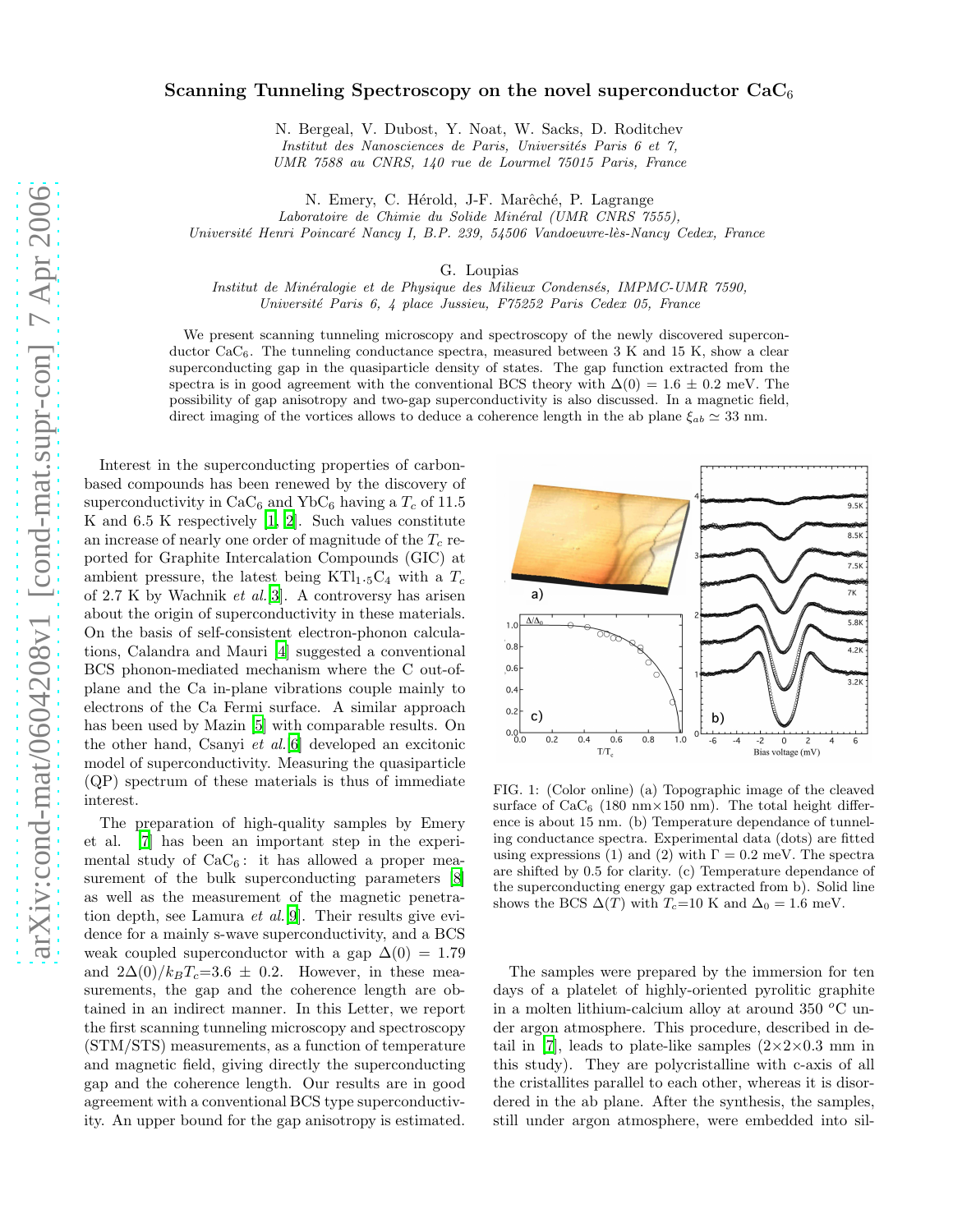ver epoxy between the STM sample holder and a cleavage screw. This method allows to prevent air-sensitive compounds from damage prior to its introduction into the UHV chamber of the microscope. The samples were cleaved under UHV, and then rapidly cooled down to 4.2 K, using a pure exchange He gas, at a pressure around  $10^{-3}$  mBar. Further cooling to 3 K was achieved by pumping on the helium bath of the cryostat. All the measurements were carried out using freshly cut Pt/Ir tips. In the chosen tip-sample configuration, tunneling is parallel to the c-axis.

A typical STM topographic image is displayed figure [1\(](#page-0-0)a). One can find relatively flat regions, but the terraces are not as large as those usually encountered on precursor graphite samples. Also, it appears that the material does not cleave well. This illustrates that, despite the layered structure,  $CaC_6$  is less anisotropic than most of the other GIC and has more pronounced 3-dimensional character, in agreement with Calandra et al. [\[4](#page-3-3)]. This is also confirmed by the coherence length reported by Emery *et al.*[\[8\]](#page-3-7) and by our measurement below.

To obtain the conductance curves in the STS configuration, symmetrical bias voltage sweeps, typically in the range  $\pm 15$  mV, were applied while acquiring the tunneling current  $I(V)$ . In a single measurement, 256 voltage sweeps are applied to the junction (with feedback loop open) and the corresponding current-voltage spectra are averaged in order to eliminate the major part of the noise. The dynamical conductance curve  $dI/dV(V)$ is then the direct numerical derivative, without further data treatment. As is well known, at zero temperature,  $dI/dV(V)$  is directly proportional to the sample QP density of states (DOS),  $N_S(E_F + eV)$ . Taking into account thermal broadening leads to the expression :

$$
\frac{dI(V)}{dV} \propto \int_{-\infty}^{\infty} dE \, N_S(E) \, \left( -\frac{\partial f(E - eV)}{\partial V} \right) \tag{1}
$$

where,

$$
N_S(E) = N_n(E_F) \text{ Re } \frac{E - i\Gamma}{\sqrt{(E - i\Gamma)^2 - \Delta(T)^2}} \qquad (2)
$$

Here  $f(E)$  is the Fermi function,  $N_n(E_F)$  is the normal DOS and Γ, in the BCS extended DOS, takes into account the finite QP lifetime [\[10\]](#page-3-9). In these expressions, any Fermi surface or gap anisotropies are not taken into account.

We performed tunneling spectroscopy in the temperature range from 3.2K to 15K. The evolution of the conductance as a function of temperature is shown in figure [1\(](#page-0-0)b). The overall shape of the spectra agrees well with the extended BCS density of states (2). The set of curves can be fitted using a single isotropic gap  $\Delta(T)$  and the temperature  $T$  as independant parameters, and  $\Gamma$  fixed at 0.2 meV in all the fits. The gap  $\Delta(T)$  obtained from the fitting procedure is in good agreement with a conventional BCS self-consistent gap (figure [1](#page-0-0) c), providing a zero-temperature gap value  $\Delta(0)$  of 1.6 ± 0.2 meV and a  $T_c$  of 10 ±1 K. This gives a BCS ratio  $2\Delta(0)/k_BT_c$ of 3.66, slightly higher than the expected value in the weak-coupling limit.  $T_c$  and  $\Delta(0)$  values are close to, but slightly smaller than, those previously reported:  $T_c$ =11.5 K by magnetization measurements and  $\Delta(0)=1.79$  meV obtained from magnetic penetration depth. The small discrepancy observed may originate from a little Ca depletion at the surface of the sample.



<span id="page-1-0"></span>FIG. 2: (a) Effect of the parameter  $\Gamma$  on the conductance spectrum. Dots : experimental data at 3.2 K, dashed line: BCS fit with  $\Gamma=0$ , solid line: BCS fit with  $\Gamma=0.2$  meV. (b) Dots : experimental data, solid line: BCS fit with a cosine dependent anisotropic gap  $\Delta=1.45\pm0.55$  meV. Inset: conductance spectra for different tunneling resistances (11 superposed spectra from 0.1  $M\Omega$  to 10  $M\Omega$ ).

We now turn to a finer analysis of the tunneling spec-tra. In figure [2\(](#page-1-0)a) we plot a typical  $dI/dV(V)$  experimental spectrum and two fits obtained by considering only a single isotropic BCS gap, at the temperature  $T =$ 3.2 K of the junction. The first fit, with  $\Gamma$  set to zero, does not agree with the experimental data whereas the second fit with  $\Gamma = 0.2$  meV is a perfect match. The need for this phenomenological smearing term, found often in the literature, raises the question of the real underlying physical phenomena. The  $\Gamma$  term was first suggested by Dynes [\[10\]](#page-3-9), to take into account a finite QP lifetime (or imaginary part of the self-energy). However, in a STM experiment the broadening can be due to various effects : the finite QP lifetime corresponding to inelastic processes, the electronic noise of the STS, in particular a voltage jitter, and finally the anisotropy of the electronic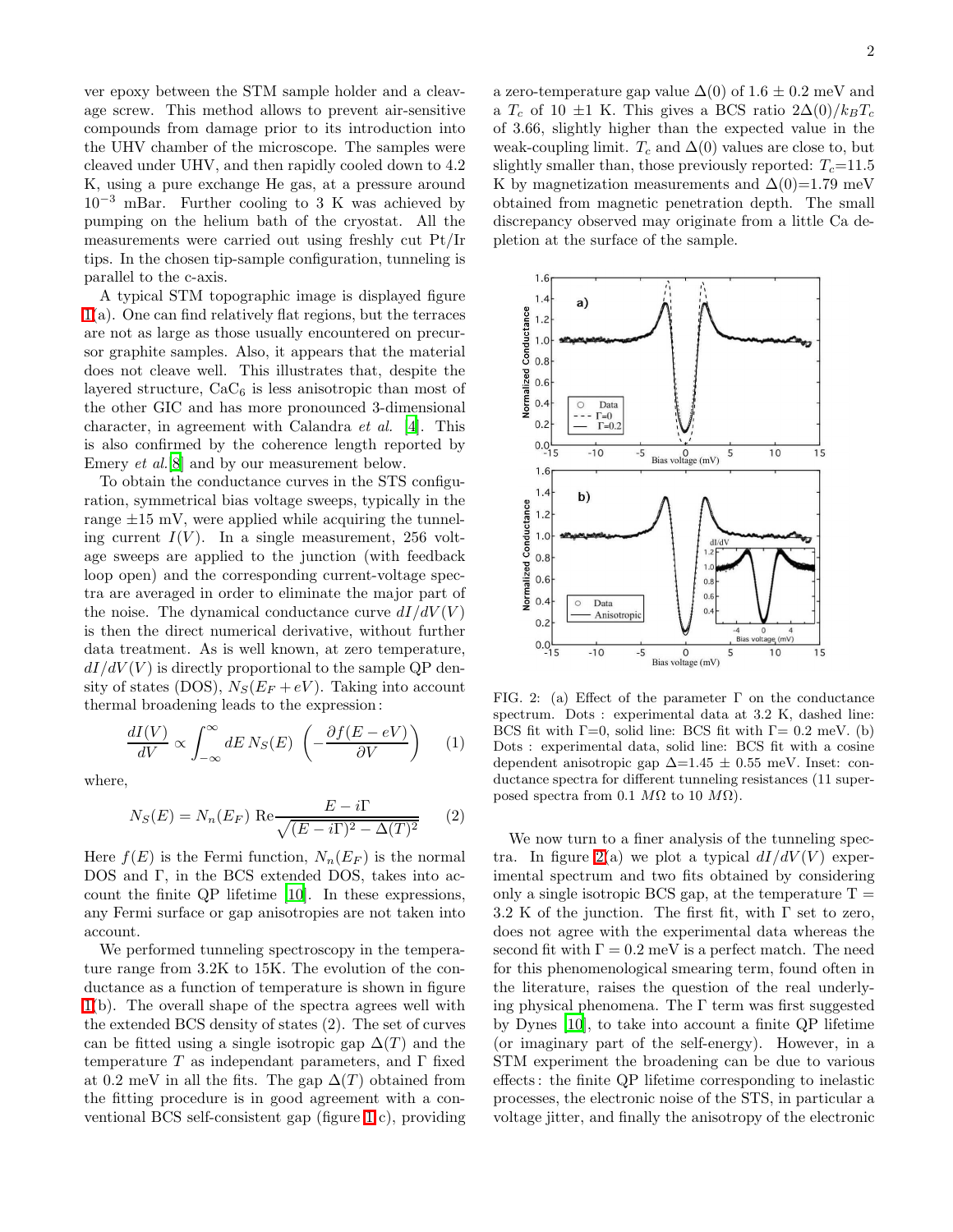structure, intrinsic to the material. For conventional superconductors, even strong coupling, the QP self-energy broadening is expected to be negligible. So, the use of a  $\Gamma$ parameter accounts for the smearing due to the intrinsic anistropy, and extrinsic experimental resolution, which must be distinguished. At least, a part of the  $\Gamma$  value is due to the resolution function of our experimental set-up.

The possibility of gap anisotropy in this material is important to consider : the GIC's were believed to be an example of two-gap superconductivity [\[11\]](#page-3-10). This is due to the fact that the Fermi level is crossing both the graphene  $\pi$  band, with a Fermi surface nearly cylindrical along the c\* axis, and the intercalate s-band, with a Fermi surface almost spherical around the central Γ point of the Brillouin zone. However, if the superconductor is anisotropic, then the tunneling geometry becomes important and one must express the precise tunneling of the sample QP, of wave vector  $\vec{k} = (k_{\parallel}, k_{\perp})$  and gap parameter  $\Delta_{\vec{k}}$ , to the tunneling tip, or the converse.

Using the theory of Tersoff and Hamann [\[12](#page-3-11)],  $N_S(E)$ in (1) must be replaced by the local tunneling DOS :

$$
N_T(E, z) = \frac{1}{4\pi^3} \int_{\Sigma_f} dS_{\vec{k}_F} \frac{1}{|\nabla \varepsilon_{k_F}|} T_{\vec{k}_F}(E_F, z) \frac{E}{\sqrt{E^2 - \Delta_{\vec{k}}^2}}
$$
(3)

where the integral is over the Fermi surface  $\Sigma_F$  and the transmission factor is [\[13\]](#page-3-12):

$$
T_{\vec{k}}(E, z) = |c_{\vec{k}}(E)|^2 e^{-2\alpha_k z}
$$
 (4)

In (3),  $\varepsilon_k$  is the normal spectrum,  $c_{\vec{k}}$  is the amplitude of the Bloch function at the surface of the sample, and  $\alpha_k$ is the vacuum attenuation coefficient:  $\alpha_k = \sqrt{k_{\parallel}^2 + \frac{2m\varphi}{\hbar^2}}$  $\frac{m\varphi}{\hbar^2},$  $\varphi$  being the work function. Consequently, the main contribution to the tunneling conductance is due to states with small  $k_{\parallel}$ , or the surface Brillouin zone center ( $k$ selection of the barrier). Neglecting the  $k$ -dependence of  $T_{\vec{k}}(E_F, z)$  and taking a constant gap, gives back equation (2). The above equation (3) thus compactly represents the effects of Fermi surface, tunneling matrix element and gap anisotropies. In the case of c-axis tunneling, the main contribution comes essentially from states of the spherical Fermi surface of the intercalant s-band. The inset of figure [2\(](#page-1-0)b) presents the conductance spectra for different tunneling resistance, i.e. for different tip-sample distances. The spectra appear unmodified, providing evidence for the minor role of the  $e^{-2\alpha_k z}$  term. In the case of a two-gap superconductor, one can observe additional signatures in the conductance. This can be understood by separating the integral (3) into different Fermi surface parts. Some of the contributions can be weak, if they are linked to Fermi surface points with larger  $k_{\parallel}$ . This situation is observed in  $MgB<sub>2</sub>$  c-axis oriented thin films, the small gap  $\Delta_{\pi}$  dominates the spectrum but the QP peaks are also slightly affected. No double-gapped spectra, nor extra features, have been observed on  $CaC<sub>6</sub>$ .

Since the precise value of (3) depends on the detailed band structure, in order to estimate a possible anisotropy we adopt a gap distribution of the form :

$$
\Delta(\theta) = \Delta_0 + \Delta_1 \cos(2\theta) \tag{5}
$$

In this case, conductance (1) contains an additional integration over the  $\theta$  parameter. The figure [2\(](#page-1-0)b) displays a characteristic spectrum taken at 3.2 K and the fit with an anisotropic, cosine dependant gap with parameters  $\Delta_0=1.45$  meV and  $\Delta_1=0.55$  meV. However, such a strong anisotropy is not supported by the fact that the spectra are unmodified with the different tip-sample distances (inset fig 2b) . Consequently, even if the occurrence of a strong anisotropy in  $CaC_6$  or double-gap superconductivity cannot be completely excluded, it seems to be unlikely. Neverthless, a definitive answer would require tunneling along the ab direction. Such a measurement appears difficult, given the small thickness of the samples, and the air-sensitiveness of this compound, forbidding the ex-situ preparation of an inverted junction, as was previously used on  $MgB_2$  [\[14\]](#page-3-13). It can also be reached with a very high energy resolution. This would require very low temperatures or the use of a superconducting tip, as in the experiment of Rodrigo and Vieira [\[15\]](#page-3-14) showing the multi-band superconductivity in NbSe<sub>2</sub>.

We now focus on scanning tunneling spectroscopy in the presence of a magnetic field. In a ideal type II superconductor, an applied magnetic field  $B_a$  penetrates the sample in the form of vortices, each carrying one flux quantum  $\Phi_0$ . Due to energy considerations, vortices arrange in a periodic lattice, usually triangular with a spacing  $d = (2\sqrt{3}\Phi_0/B_a)^{1/2}$ . Each vortex is surrounded by screening currents which decay over the magnetic penetration length  $\lambda$  and has a core extending over the coherence length  $\xi$ , where superconductivity is suppressed. Finally, when the thermodynamic critical field  $H_{c2}$  is reached, the vortices overlap and the sample return to normal state, with a metal-like QP DOS.

In order to determine  $\xi$ , we have attempted to image the vortices by scanning tunnelling spectroscopy under a magnetic field applied perpendicular to the sample, thus to its c-axis. This configuration enables to determine only the in-plane coherence length  $\xi_{ab}$ , for the reasons of selective tunneling discussed earlier. As also mentioned, the samples do not cleave very well, and it has been difficult to obtained surfaces suitable for scanning spectroscopy. Several attempts were necessary in order to image the vortices, which appear clearly only in limited regions. The inset of figure [3](#page-3-15) a) displays the normalized zero bias conductance map, obtained for a magnetic field  $B_a=0.05$ T where bright colors correspond to vortex cores and dark colors to superconducting areas. For this value of  $B_a$ , the inter-vortex distance is of the same order than the magnetic penetration depth  $\lambda$  [\[9\]](#page-3-8). In this case, the screening currents are expected to affect the QP DOS in the superconducting region between the vortices. This